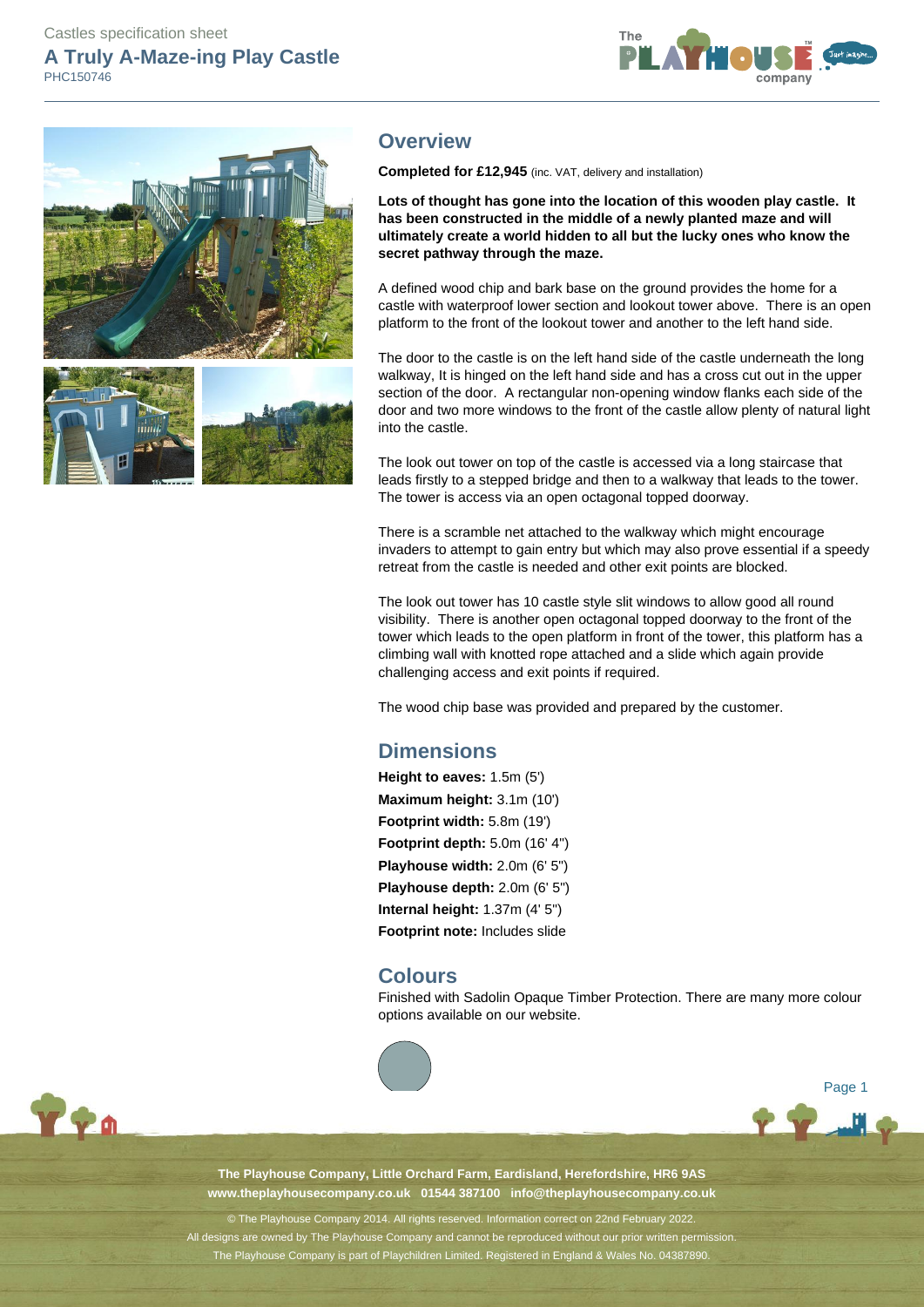Castles specification sheet

**A Truly A-Maze-ing Play Castle**  PHC150746



**Chalky Blue (Sadolin Opaque)** Castle walls



**Superwhite (Sadolin Opaque)** Door & windows

**Eryngium Blue (Sadolin Opaque)** Balustrade rails



Page 2

اللس

**The Playhouse Company, Little Orchard Farm, Eardisland, Herefordshire, HR6 9AS www.theplayhousecompany.co.uk 01544 387100 info@theplayhousecompany.co.uk**

© The Playhouse Company 2014. All rights reserved. Information correct on 22nd February 2022. All designs are owned by The Playhouse Company and cannot be reproduced without our prior written permission. The Playhouse Company is part of Playchildren Limited. Registered in England & Wales No. 04387890.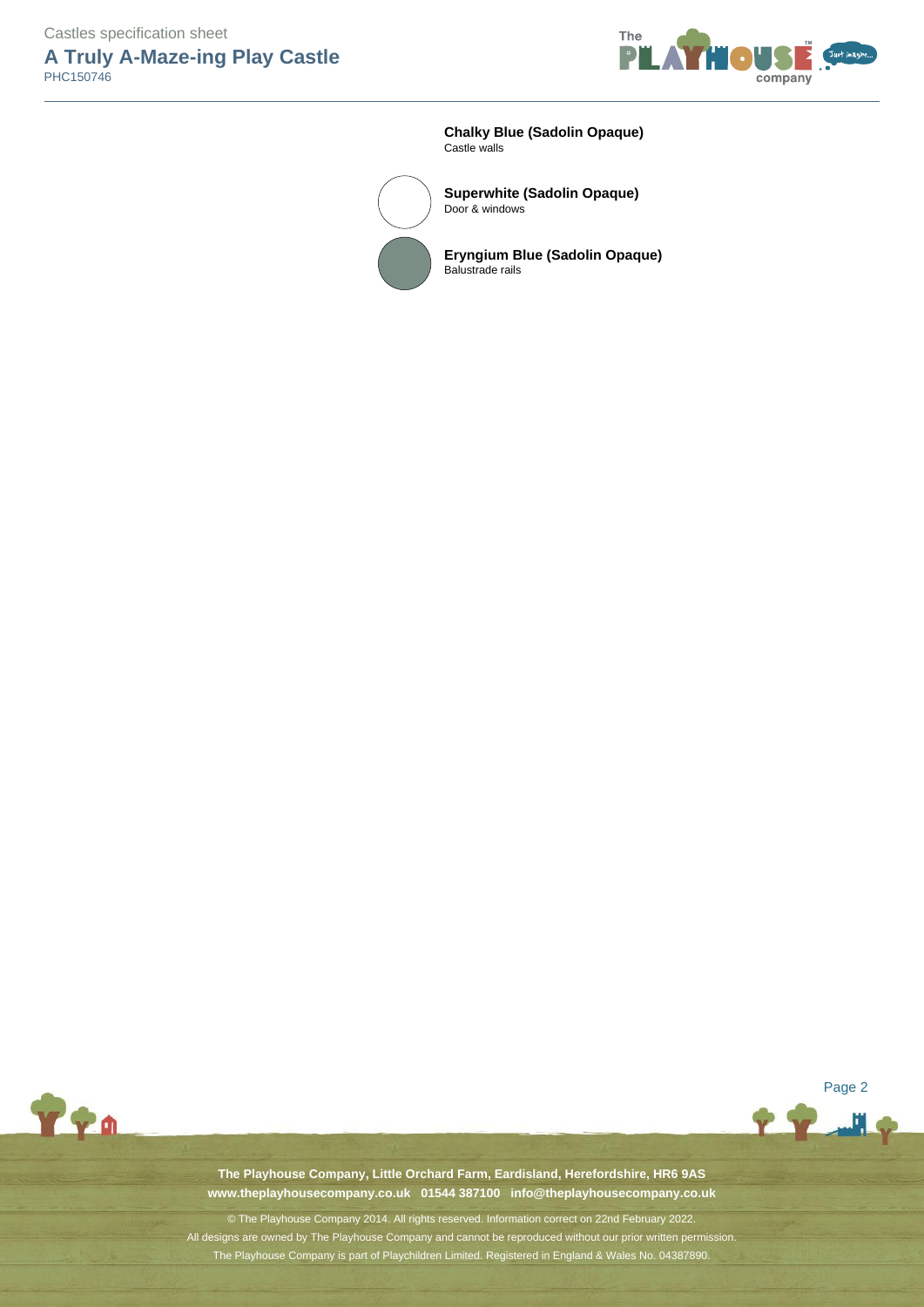

# **Build Specification**

The following specification reflects that of the featured build with the price shown at the top of this document. Please refer to our website for details on other build options.

### **Doors**

### **Standard Door with Cut Out**

All our doors are built with safety as a paramount concern. All are a special non-trap design, using a piano hinge down the whole length of the door, and then a rebate on the inside of the hinged side.

- When the door is in the closed position there is a taper between the door and frame, so should little fingers be left in the way they will not be pinched.
- The doors are held closed with heavy duty magnets; this prevents a child getting locked in accidentally.
- The doors have a knob inside and out
- The cut out window is glazed with unbreakable 2mm polycarbonate sheet.

#### **Open Doorways**

Open doorways are normally used on our castles or open structures, providing a great access route to areas

- Made from good quality redwood, planned with swept edges
- Fits snugly within the wall of the structure to give a neat doorway/entrance
- Fully treated in your choice of colour from our standard range

### **Floor**

#### **Ground Floor**

A good quality wooden floor with the added benefit of having a waterproof membrane

- 25mm x 50mm pressure treated timber bearers are fitted at ground level
- BBA approved waterproof membrane fitted, this membrane flaps around the edge and fits under the wall panels
- Top surface of 18mm exterior grade plywood

A soft floor is fitted to the ground floor of the playhouse once finished - this floor can be removed easily for cleaning.

### **Roof**

#### **Castle Roof**

This is a style of roof that is fitted where there is a requirement to walk on top of the roof. Rain will flow through the decking boards and then travel off the roof to the back leaving the internal area dry.

- Appropriate size roof bearers (minimum of 75mm x 50mm) with angle cut go front to back, these would be from a good quality redwood timber that is planned with swept edges
- 12mm external grade plywood fitted
- 2 layers of underfelt
- Tanolised bearers fitted with same angle as the base bearers but reversed to bring the roof back to a flat surface
- Tanolised decking boards fitted



Page 3

أألس

**The Playhouse Company, Little Orchard Farm, Eardisland, Herefordshire, HR6 9AS www.theplayhousecompany.co.uk 01544 387100 info@theplayhousecompany.co.uk**

© The Playhouse Company 2014. All rights reserved. Information correct on 22nd February 2022. All designs are owned by The Playhouse Company and cannot be reproduced without our prior written permission. The Playhouse Company is part of Playchildren Limited. Registered in England & Wales No. 04387890.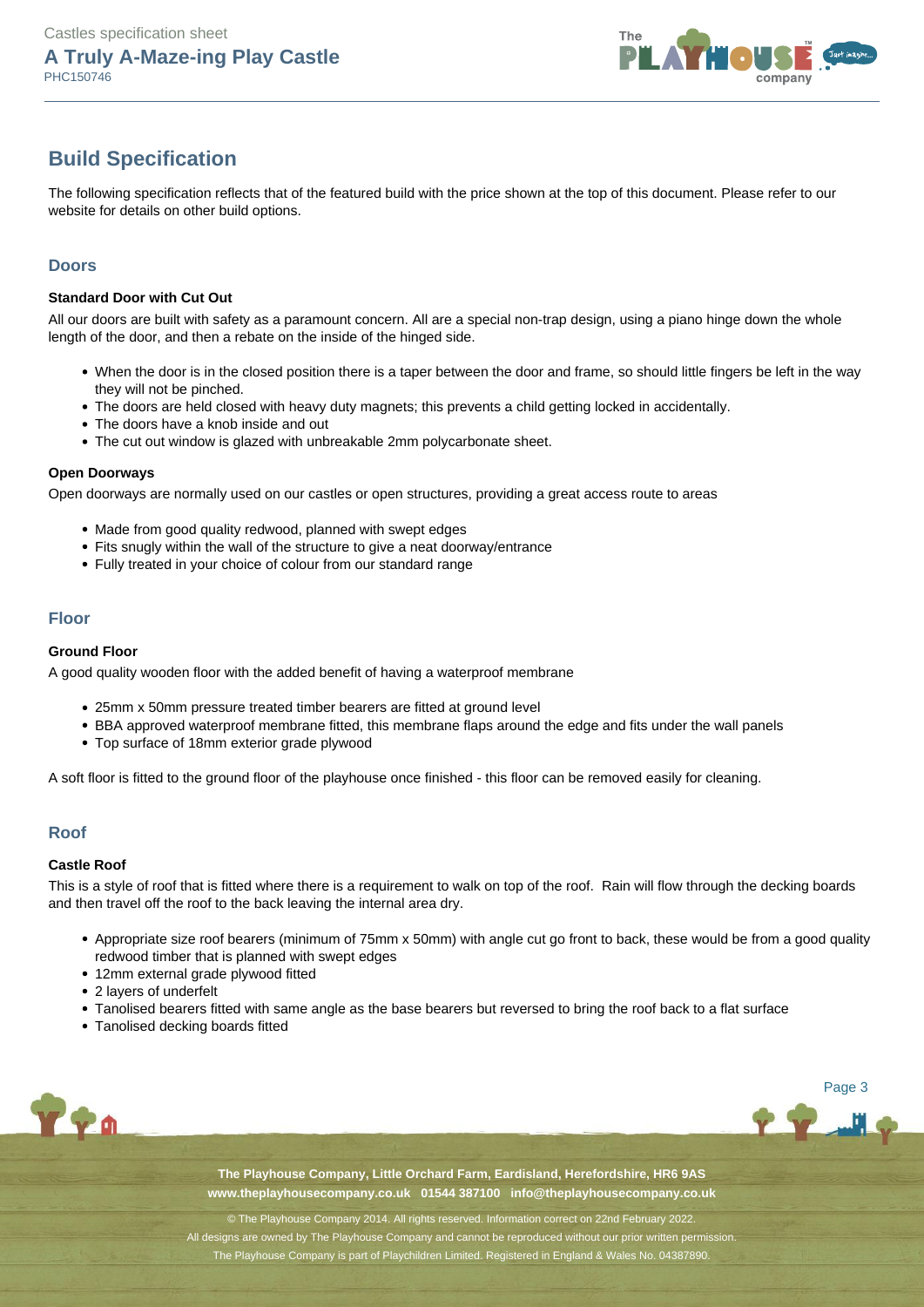

### **Windows**

### **Non-opening Glazed**

The windows are built as separate units; once they have been sanded and treated they are glazed with 2mm polycarbonate sheet. They are then fitted and sealed using clear silicon into the wall. The polycarbonate used is completely clear and will not fade or become brittle with time; it is 200 times the strength of glass making it virtually shatter proof.

#### **Open Unglazed Window**

These windows are built as a separate unit; once finished they are sanded and treated prior to being fitted in the sides.

### **Build Level**

#### **Plywood Lined Walls (option 2 build)**

- A good quality wall build incorporating plywood lining and a waterproof breathable membrane.
- The framework is built using a good quality 38mm x 50mm profile redwood timber, planned and sanded with swept edges.
- The framework is fixed using zinc yellow screws
- External grade WBP far eastern 6mm plywood is fitted to the outside face of the framework
- A breathable waterproof membrane is fitted on top of the plywood, this is BBA approved
- Waterproof tape is fitted at base of each panel
- 12 mm Redwood cladding is fitted to the outside of the framework (over the plywood and waterproof membrane), it is pinned with galvanised pins 38mm
- The outside face is finished with a paint/stain to suit



Page 4

**The Playhouse Company, Little Orchard Farm, Eardisland, Herefordshire, HR6 9AS www.theplayhousecompany.co.uk 01544 387100 info@theplayhousecompany.co.uk**

© The Playhouse Company 2014. All rights reserved. Information correct on 22nd February 2022. All designs are owned by The Playhouse Company and cannot be reproduced without our prior written permiss The Playhouse Company is part of Playchildren Limited. Registered in England & Wales No. 04387890.